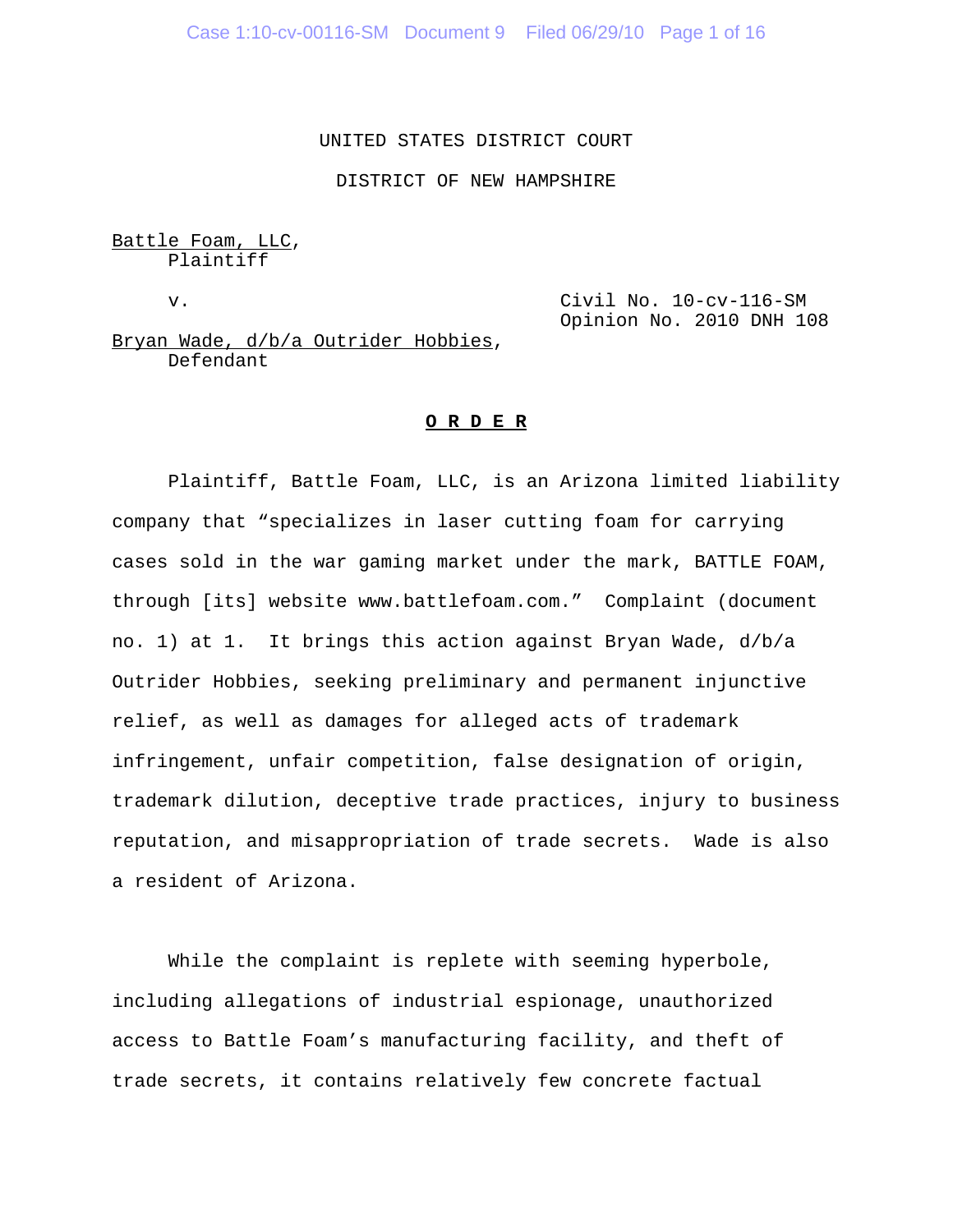assertions. Nevertheless, it is clear that Battle Foam's claims rest, largely, on the following proposition:

Outrider Hobbies and Bryan Wade are trying to ride off of the good will of the BATTLE FOAM mark in adopting a similar military oriented FOAM CORPS mark, are passing their products off as Battle Foam products, and have taken other steps to improperly obtain trade secrets from Battle Foam's innovative foam laser cutting technology.

Plaintiff's opposition memorandum (document no. 6) at 1-2. To be sure, Battle Foam has submitted what it claims is evidence of consumer confusion between the parties' respective marks. But, as discussed below, that evidence is of questionable authenticity.

Wade, proceeding pro se, has filed a motion to dismiss for lack of personal jurisdiction and improper venue. In the alternative, he moves the court to transfer venue to the District of Arizona. Plaintiff objects and asserts that this court may properly exercise specific personal jurisdiction over Wade.

## **Standard of Review**

When personal jurisdiction is contested, the plaintiff bears the burden of establishing that the court has such jurisdiction. See Sawtelle v. Farrell, 70 F.3d 1381, 1387 (1st Cir. 1995); Kowalski v. Doherty, Wallace, Pillsbury & Murphy, 787 F.2d 7, 8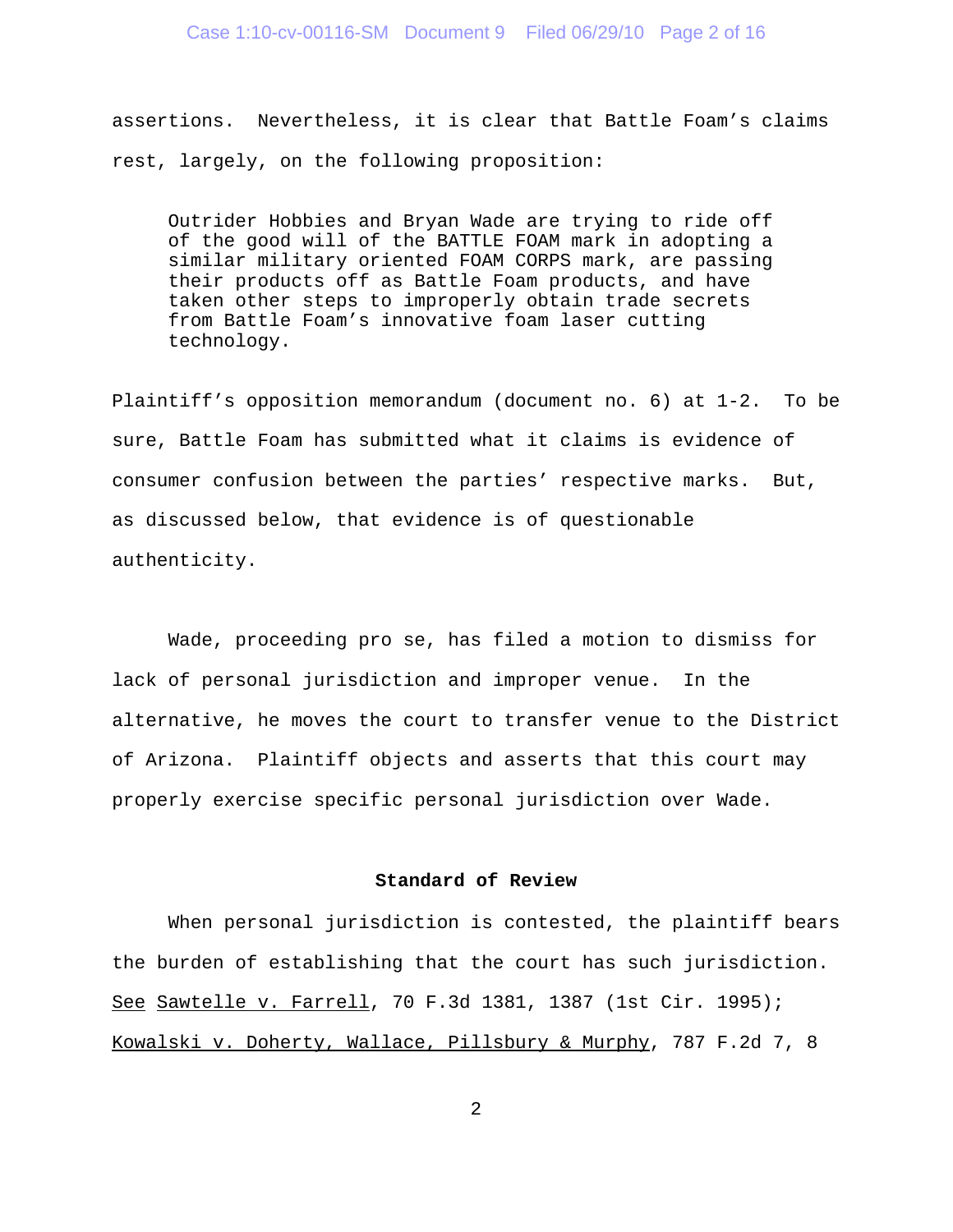## Case 1:10-cv-00116-SM Document 9 Filed 06/29/10 Page 3 of 16

(1st Cir. 1986). Allegations of jurisdictional facts are construed in the plaintiff's favor, see Buckley v. Bourdon, 682 F. Supp. 95, 98 (D.N.H. 1988), and if, as here, the court proceeds based upon the written submissions of the parties without an evidentiary hearing, the plaintiff need only make a prima facie showing that jurisdiction exists. See Kowalski, 787 F.2d at 8; Boit v. Gar-Tec Products, Inc., 967 F.2d 671, 674-75 (1st Cir. 1992).

Nevertheless, the plaintiff's demonstration of personal jurisdiction must be based on specific facts set forth in the record in order to defeat a defendant's motion to dismiss. See TicketMaster-New York, Inc. v. Alioto, 26 F.3d 201, 203 (1st Cir. 1994). See also Jet Wine & Spirits, Inc. v. Bacardi & Co., 298 F.3d 1, 8 (1st Cir. 2002) ("Although the burden of proof is light, [plaintiff] may not rely on the mere allegations of its complaint, but must point to specific facts in the record that support those allegations."). And, "in reviewing the record before it, a court 'may consider pleadings, affidavits, and other evidentiary materials without converting the motion to dismiss to a motion for summary judgment.'" VDI Technologies v. Price, 781 F. Supp. 85, 87 (D.N.H. 1991) (quoting Lex Computer & Management Corp. v. Eslinger & Pelton, P.C., 676 F. Supp. 399, 402 (D.N.H. 1987)).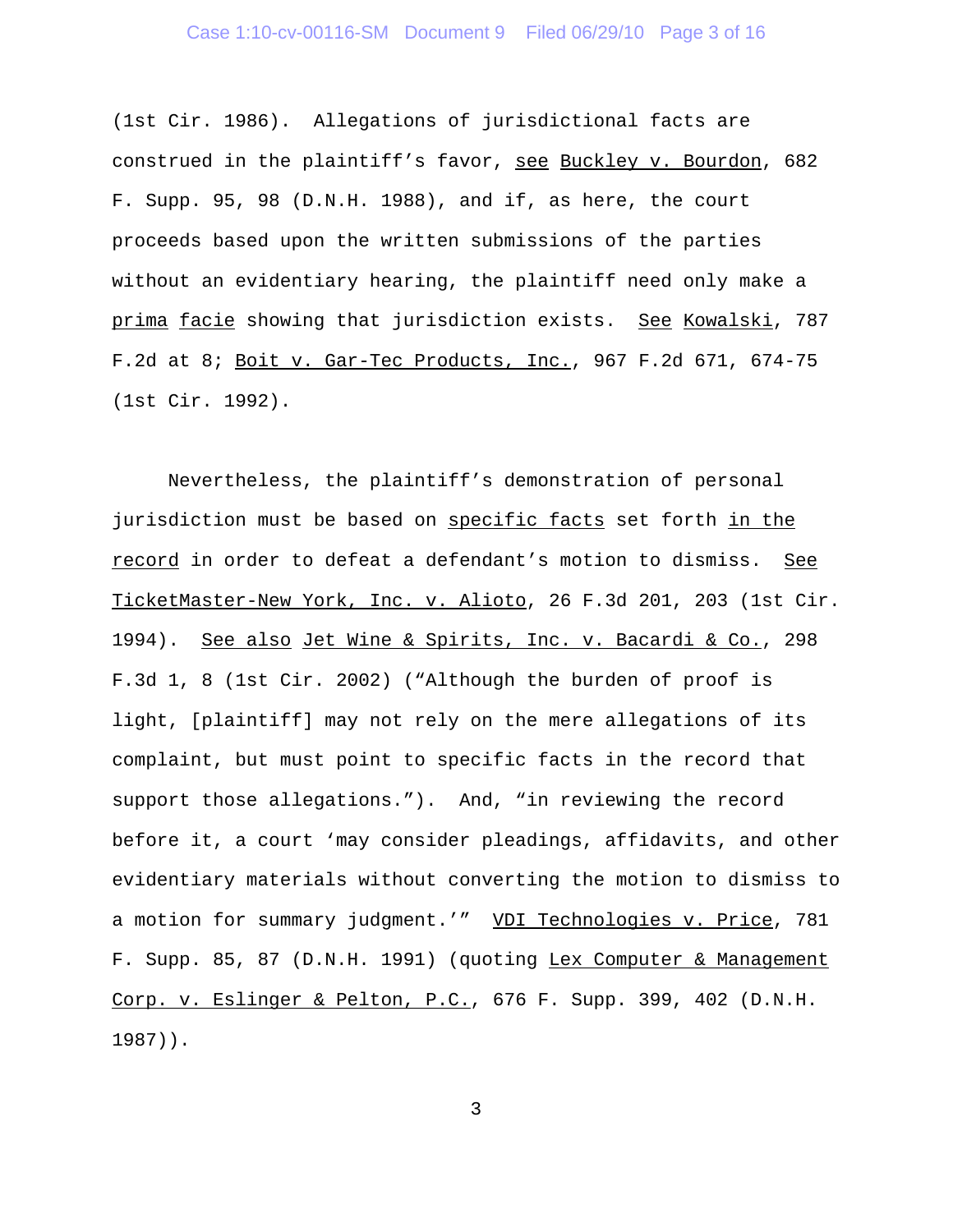Because at least some of Battle Foam's claims arise under federal law, the court's inquiry into whether it may exercise personal jurisdiction over Wade is necessarily distinct from the inquiry applicable in diversity cases. See generally United Elec. Workers v. 163 Pleasant St. Corp., 960 F.2d 1080 (1st Cir. 1992). In a federal question case, "the constitutional limits of the court's personal jurisdiction are fixed . . . not by the Fourteenth Amendment but by the Due Process Clause of the Fifth Amendment." Id. at 1085. This distinction is significant "because under the Fifth Amendment, a plaintiff need only show that the defendant has adequate contacts with the United States as a whole, rather than with a particular state." United States v. Swiss Am. Bank, Ltd., 274 F.3d 610, 618 (1st Cir. 2001). Importantly, however, "the plaintiff must still ground its service of process in a federal statute or civil rule." Id. In other words, Battle Foam must demonstrate either: (1) that a federal statute invoked in its complaint authorizes nation-wide service of process; or (2) that it served Wade with a copy of its complaint in a way that comports with the requirements of Rule 4 of the Federal Rules of Civil Procedure.

Here, Battle Foam does not claim that any of the federal statutes under which it is proceeding authorizes national service of process. Consequently, the Federal Rules of Civil Procedure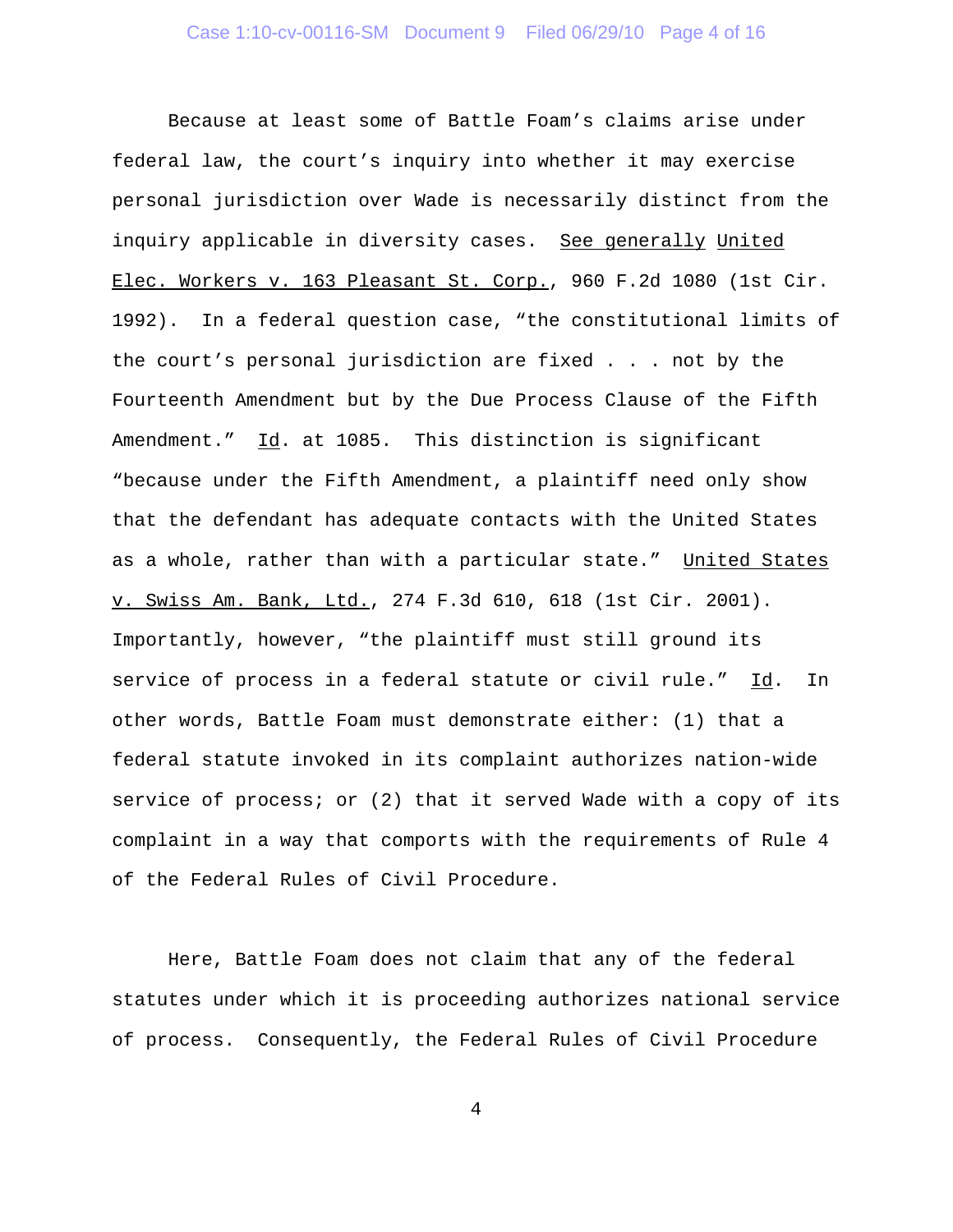## Case 1:10-cv-00116-SM Document 9 Filed 06/29/10 Page 5 of 16

provide that it must demonstrate that Wade was served in a manner consistent with New Hampshire's individual long-arm statute. See Fed. R. Civ. P. 4(e). That long-arm statute, RSA 510:4, authorizes jurisdiction over foreign defendants to the full extent permitted by federal law. See Sawtelle, 70 F.3d at 1388. Stated another way, New Hampshire's long-arm statute is coextensive with the outer limits of due process protection under the United States Constitution. Accordingly, the court need only determine whether the exercise of personal jurisdiction over Wade would comport with federal constitutional guarantees.

Hence, our analysis comes full circle. When insufficient statutory authorization for extraterritorial service exists, Rule 4(e) allows such service "only to the extent permitted by the law of the state in which the district court sits." It follows that, absent a federal statute permitting service of process on [defendant] . . . , our threshold inquiry must focus on [state] law concerning personal jurisdiction, notwithstanding that this is a federal question case. And, because state law is subject to Fourteenth Amendment limitations, the minimum contacts doctrine, while imposing no direct state-by-state constraint on a federal court in a federal question case, acts indirectly as a governing mechanism for the exercise of personal jurisdiction.

United Elec. Workers, 960 F.2d at 1086 (emphasis supplied) (citation omitted).

Ultimately, then, as in a diversity case, Battle Foam must still show that Wade has "certain minimum contacts with the forum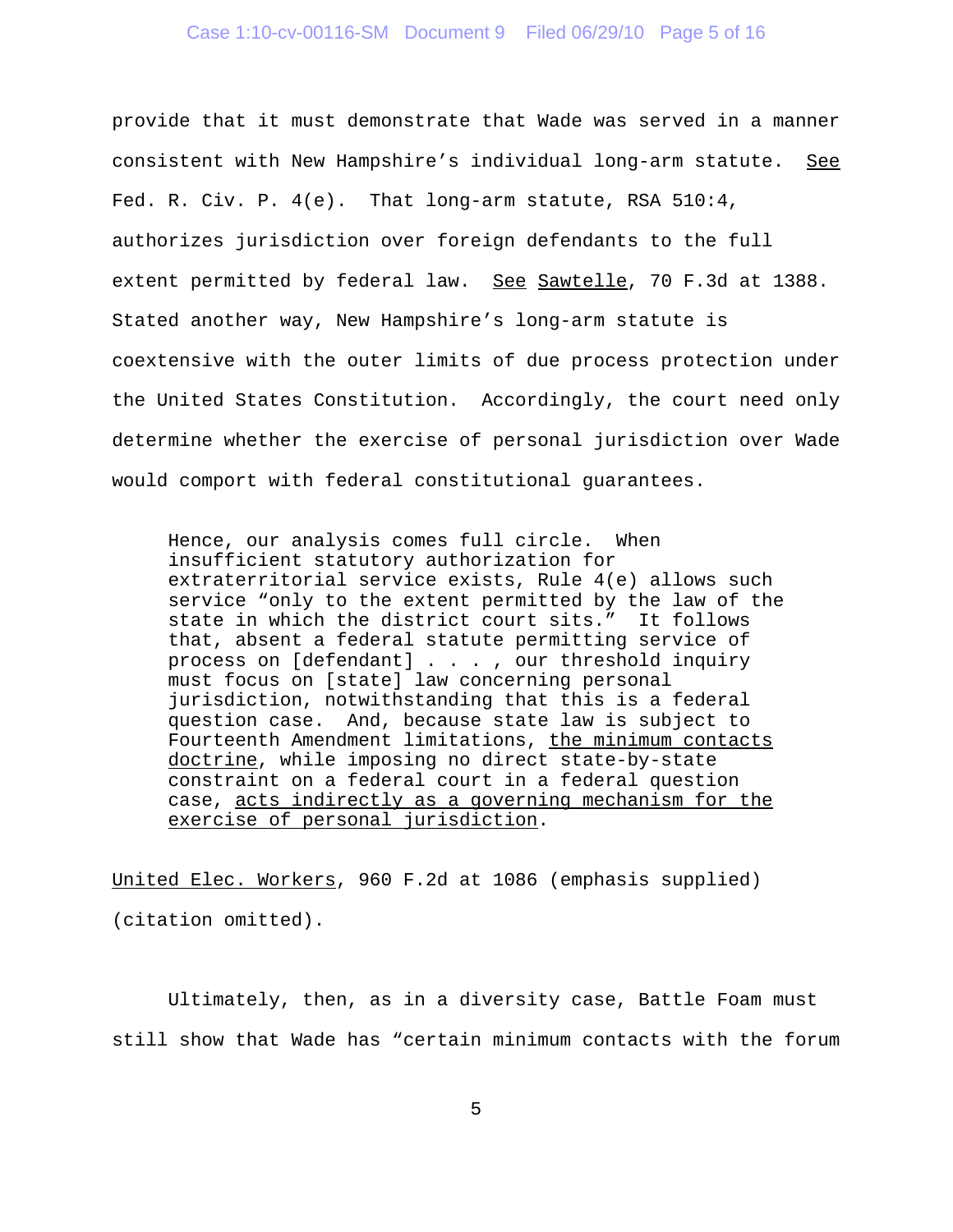## Case 1:10-cv-00116-SM Document 9 Filed 06/29/10 Page 6 of 16

such that the maintenance of the suit does not offend traditional notions of fair play and substantial justice," Helicopteros Nacionales de Colombia, S.A. v. Hall, 466 U.S. 408, 414 (1984) (citation and internal punctuation omitted), and that Wade's conduct bears such a "substantial connection with the forum State" that he "should reasonably anticipate being haled into court there." Burger King Corp. v. Rudzewicz, 471 U.S. 462, 473- 75 (1985) (citing World-Wide Volkswagen Corp. v. Woodson, 444 U.S. 286, 297 (1980)). The court of appeals for this circuit has summarized those jurisdictional requirements as follows:

To begin, the defendant must have purposeful "minimum contacts" with the state. Further, the exercise of jurisdiction must be "reasonable" under the circumstances. The third requirement . . . is that the plaintiff's claims be related to the defendant's contacts.

Cambridge Literary Props. v. W. Goebel Porzellanfabrik, 295 F.3d 59, 63 (1st Cir. 2002) (citation omitted). See also Sawtelle, 70 F.3d at 1389-95 (describing the three essential jurisdictional elements as "relatedness," "purposeful availment," and the socalled "Gestalt factors").

#### **Background**

Battle Foam is an Arizona limited liability company that specializes in laser cutting foam for carrying cases that are sold in the war gaming miniature market. It sells those foam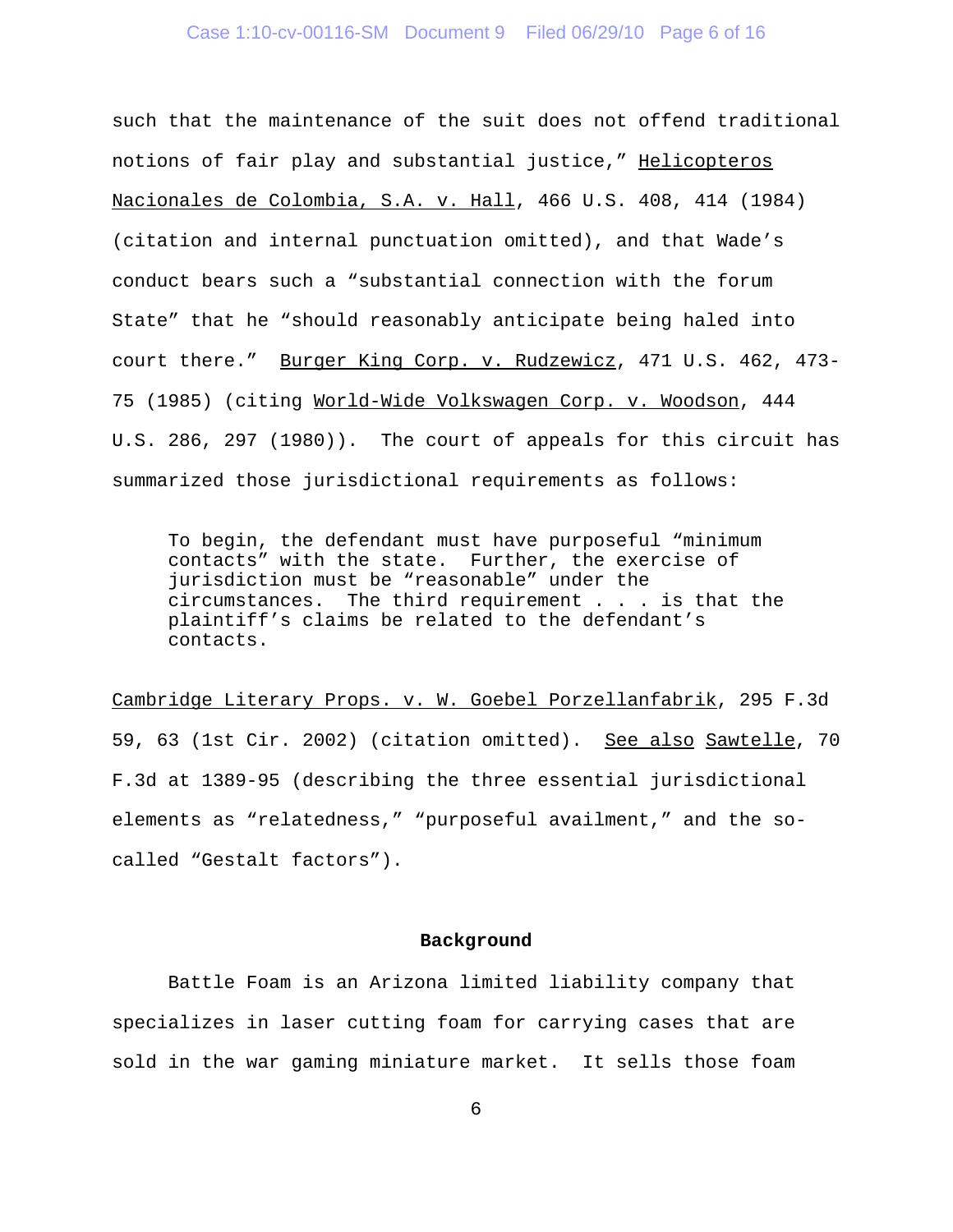## Case 1:10-cv-00116-SM Document 9 Filed 06/29/10 Page 7 of 16

products under the mark BATTLE FOAM and does business throughout the United States. Here in New Hampshire, it sells its products through several gaming and hobby shops. It registered the trademark "BATTLE FOAM" in 2009 and the "mark consists of standard characters, without claim to any particular font, style, size, or color." Complaint, Exhibit A (document no. 1-2). It has also filed a patent application for a "Method and Apparatus for Fabricating a Foam Container with a Computer Controlled Laser Cutting Device." See Complaint, Exhibit C (document no. 1-4).

Defendant, Bryan Wade, resides in Queens Creek, Arizona. He is employed as a full-time customer service representative and also works as a part-time process server. Additionally, he does business under the name "Outrider Hobbies" and maintains a Web site with the same second level domain name. Like Battle Foam, Wade produces foam inserts for carrying/storage cases, which are used by players and collectors in the war gaming miniature market. Although the record is not entirely clear on this point, it appears that Wade sells his foam products primarily through his Web site, but a few retail stores in Arizona, Pennsylvania, and Texas also carry his products. Wade denies that he has ever conducted business with any resident(s) of New Hampshire and says he has never shipped any of his foam products or directed any marketing or promotional material into this forum.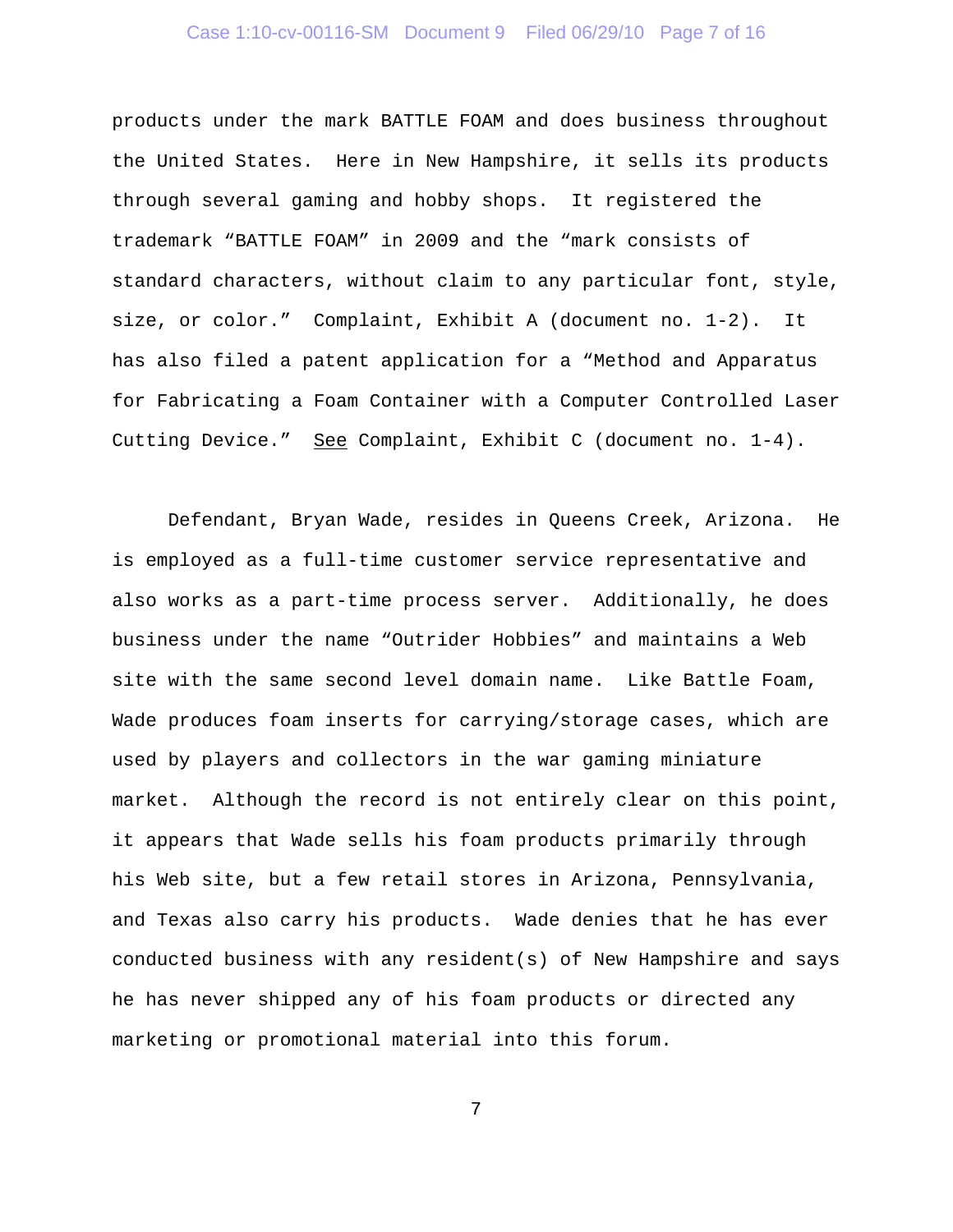With respect to the merits, in support of its assertion that "Foam Corps" is deceptively similar to its "Battle Foam" mark and, therefore, is causing confusion among the consuming public, Battle Foam submitted what it says is an e-mail it received from a man named Jim Kavourias:

My name is Jim and I'm writing you because I have run into a problem. I recently got some custom cut foam for my army transport. When my foam arrived I was surprised to see that the quality of the foam was much less then what you post on your site. I ordered several troop trays and I am mainly upset with the quality of the glue and overall design. When I placed my order I spoke to a man named Brian from foam corps. He explained to me that "all battlefoam trays" are the same quality and that my order would come out perfect. At this point I am completely baffled since I had no idea that these are not battlefoam trays. Your company needs to place some kind of disclaimer pointing this out to us customers. All foam looks the same to me and when other companies are telling us that their trays are the same and that they sell battlefoam it makes things very hard. I tried to call the company I bought it [from] but the sales guy told me to contact you.

Please help as I feel cheated here and foam corps or battlefoam or whatever needs to make things right.

Complaint, Exhibit E (document no. 1-6).

Wade, however, has uncovered evidence that calls into question the authenticity of that correspondence. In his affidavit, Wade testified to the following:

Neither I nor Outrider Hobbies have ever conducted any business with a "Jim Kavourias," the confused customer whose e-mail is attached to Plaintiff's Complaint as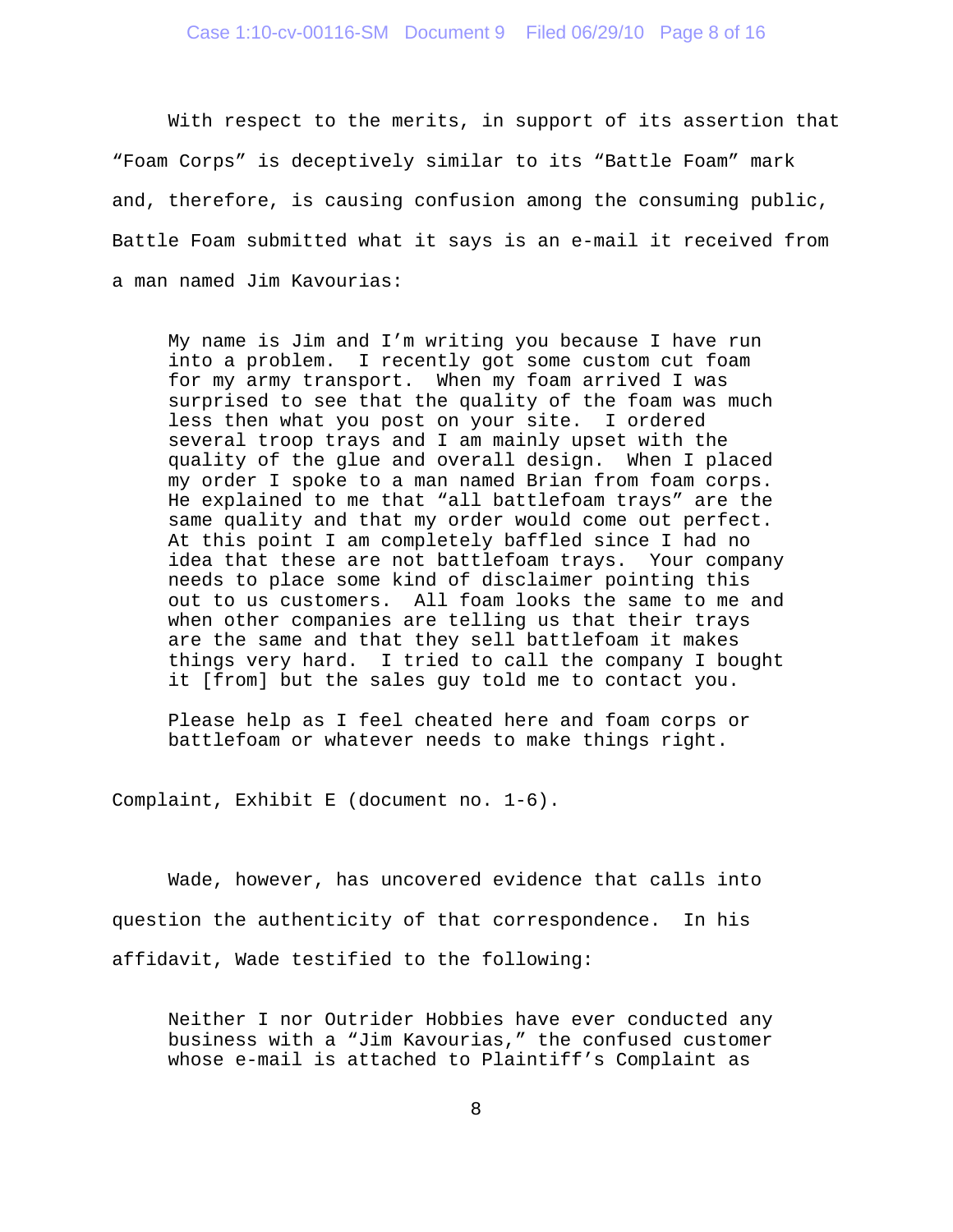Exhibit E. Furthermore, there are no records in the Outrider Hobbies Online Store database indicating that Jim Kavourias ever purchased any products from Outrider Hobbies or contacted me or Outrider Hobbies.

Despite my attempts to contact Mr. Kavourias through the email provided, jkavourias@aol.com, I have never received a response from Mr. Kavourias or an e-mail indicating that my attempt to e-mail him was unsuccessful.

On April 11, 2010, while searching the internet in an attempt to locate Jim Kavourias by other means, I found the names "Jim Kavourias" and "Jim K." on the website for Diablo Bats, another business of Romeo Filip [the registered agent and a principal owner of Battle Foam]. Jim Kavourias was listed as someone that uses bats manufactured by Diablo Bats and Jim K. had provided a testimonial discussing his use of the bats. On April 12, 2010, Plaintiffs attorney was made aware of these facts regarding Jim Kavourias. When I conducted another search on April 15, 2010, I found that the name "Jim Kavourias" had been removed from the Diablo Bats website.

True Examples of the original website as found on April 11th, 2010, the changed website as found on April 15th, 2010, and a cached, or saved, version of the original page from April 7, 2010 as found through google.com on April 16th, 2010 are included as Defendant's Exhibit A.

A True Example of the email, jkavourias@aol.com, being associated with Jim Kavourias, a minor league baseball player for the Florida Marlins is included as Defendant's Exhibit B. This example was retrieved from the internet on May 14th, 2010.

Declaration of Bryan Wade (document no. 8-1) at para.  $3.^1$ 

 $1$  The Arizona Corporation Commission reports that Battle Foam, LLC has two members: Romeo Filip and Jama Filip. The Web site for Diablo Bats(www.diablobats.com/about\_ash\_maple\_bats.htm) lists Romeo Filip as the company's president (though, perhaps, that is a reference to Filip's role as president of "Filip, Inc.," formerly "Big Bats, Inc."). See Arizona Corporate File no. 1059594-6, available at http://starpas.azcc.gov/scripts/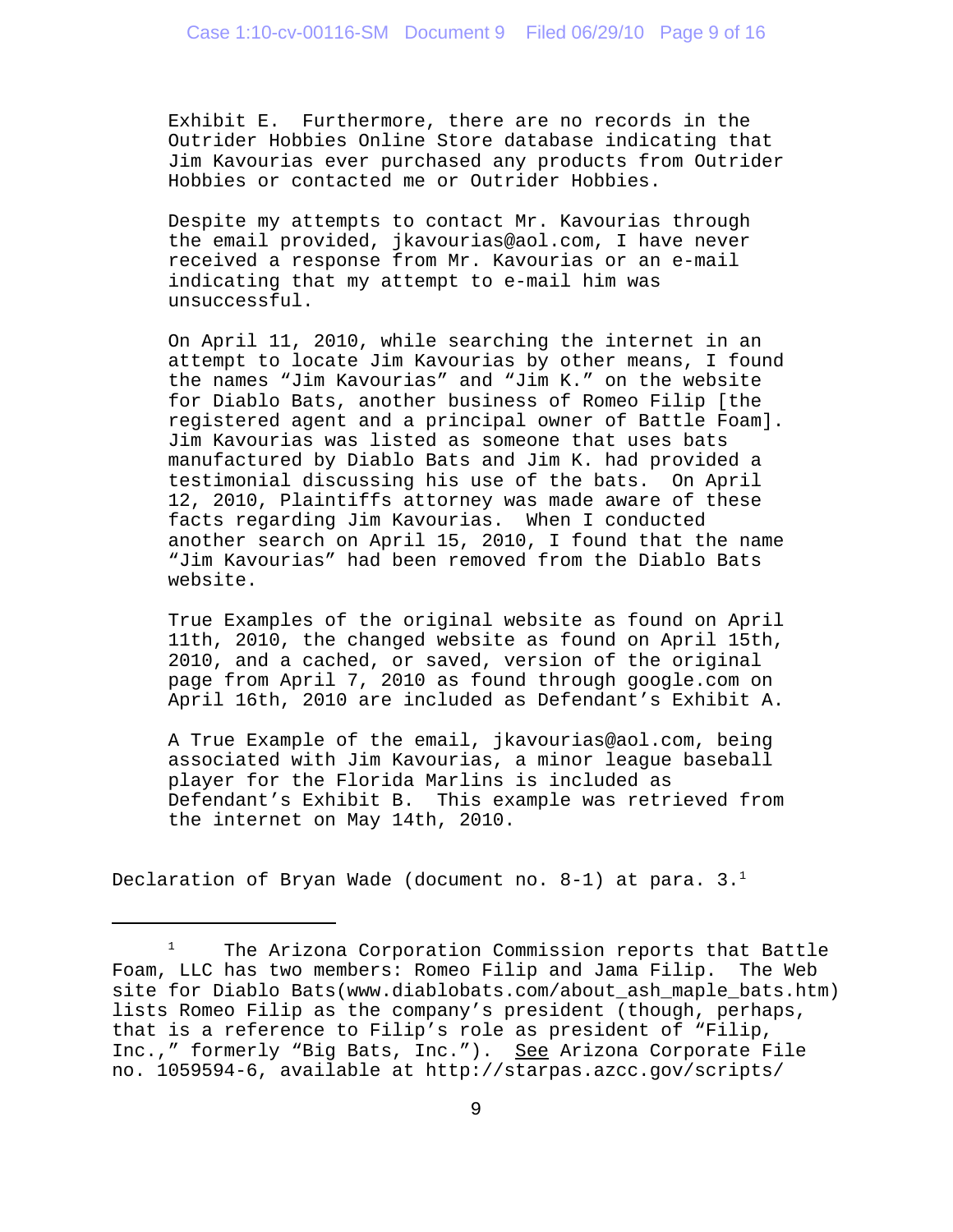It is, of course, possible that the fifth round pick of the Florida Marlins in the 2000 draft is both a fan of Diablo bats and a collector in the war gaming miniature market who is familiar with Battle Foam's products. It is also possible that the baseball player who provided the testimonial for Diablo bats and the confused customer who contacted Battle Foam simply share the same name. A third possibility is decidedly less savory and, hopefully, is not the case here.

#### **Discussion**

The reason Battle Foam decided to sue Wade in this forum nearly 2,700 miles from both its principal place of business and Wade's residence - is unclear. This, however, is undeniable: short of filing in the District of Alaska, Maine, or Puerto Rico, Battle Foam would have been hard pressed to find a more distant and inconvenient federal forum in which to require Wade to appear (the same is true for any potential witnesses - nearly all of whom one might reasonably infer are beyond this court's civil subpoena power, including Mr. Kavourias). Wade believes this suit and, in particular, Battle Foam's choice of forum, are part of a larger, ongoing pattern of harassment that he says has been directed toward him.

cgiip.exe/WService=wsbroker1/names-detail.p?name-id=10595946&type =CORPORATION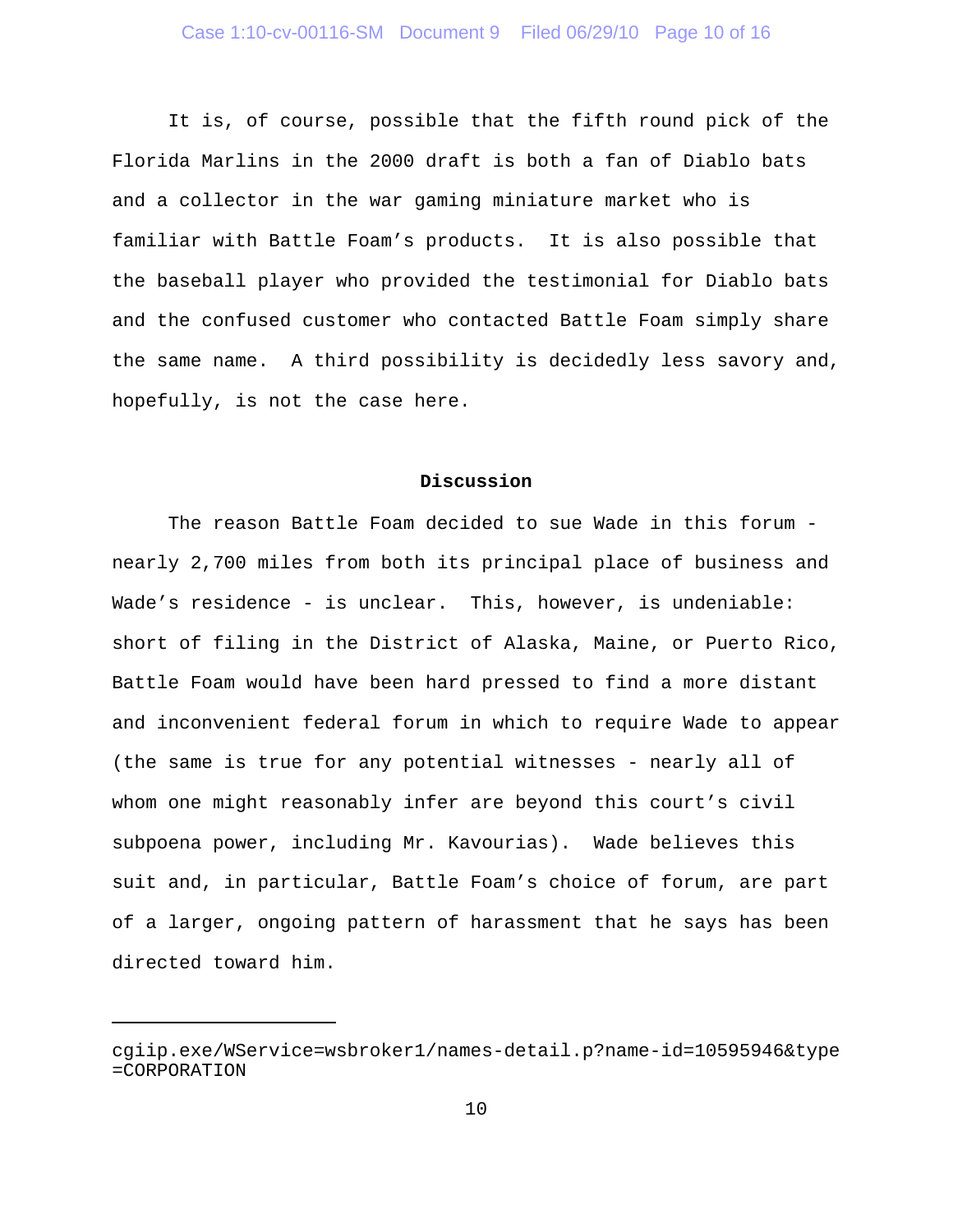But, of course, Battle Foam's subjective motivations are, at least at this juncture, immaterial to the legal issues before the court, as are the merits of its questionable infringement claims against Wade. For now, the court must focus on whether it may, consistent with the Due Process Clause of the Fourteenth Amendment, exercise personal jurisdiction over Wade.

### I. Wade's Ability to Appear "on Behalf of" Outrider Hobbies.

As a preliminary matter, Battle Foam objects to Wade "representing" Outrider Hobbies, asserting that it is a "de facto corporation," and pointing out that pro se defendants may not represent corporate entities. Plaintiff's memorandum (document no. 6) at 4-5. But, Battle Foam fails to explain precisely what it means by "de facto corporation," nor does it discuss the legal significance of such an entity.

Outrider Hobbies is the name under which Wade transacts business. It is not a corporate entity or unincorporated association. See Declaration of Bryan Wade (document no. 8-1) at 8. Consequently, Wade is the only defendant to this action and Battle Foam's assertion that he cannot "represent" or "appear on behalf of" Outrider Hobbies is without merit. See 28 U.S.C. § 1654. See also Centrifugal Force, Inc. v. Softnet Communication, Inc., 2009 WL 1059647, 1 (S.D.N.Y. 2009) ("Since PowerLine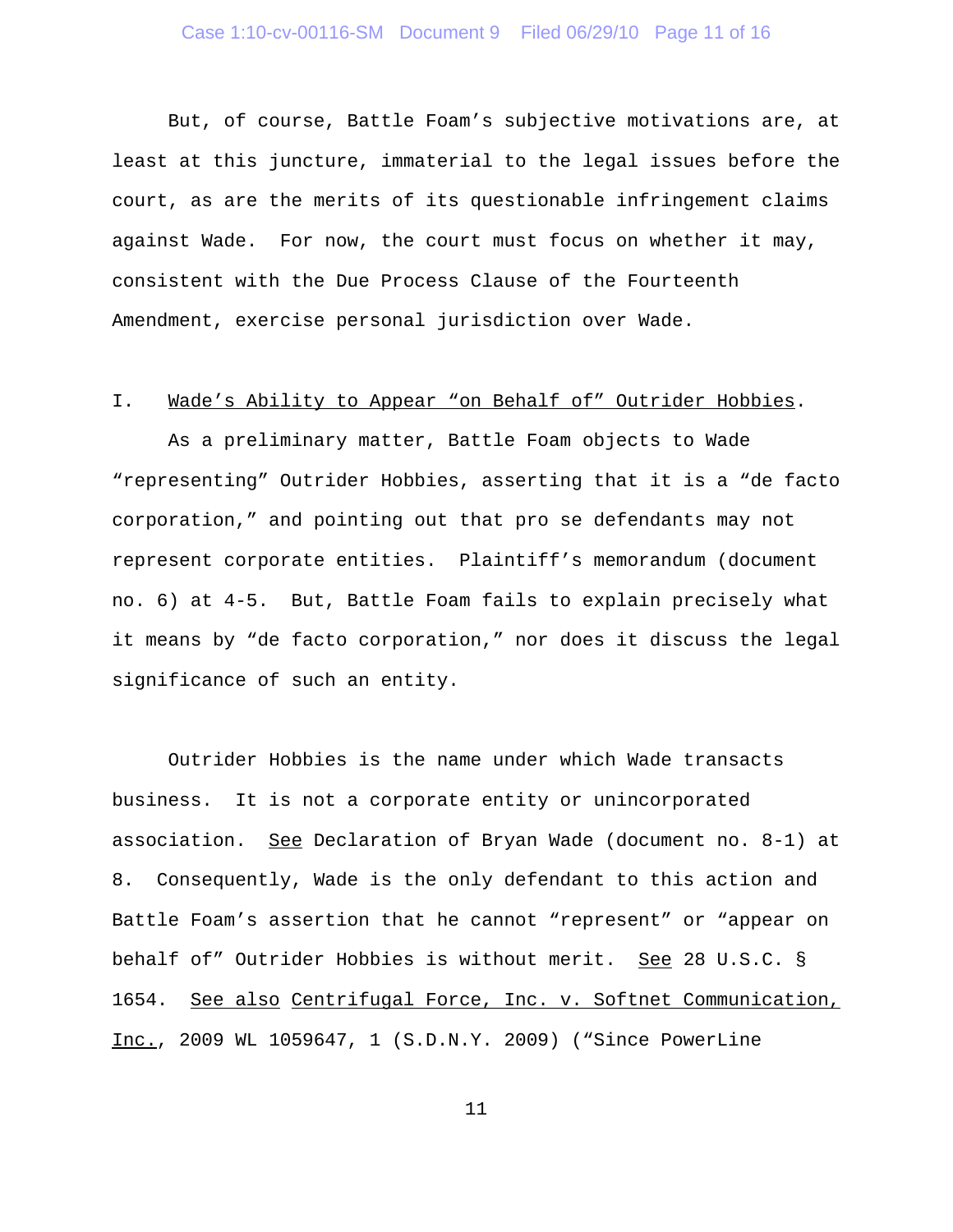# Case 1:10-cv-00116-SM Document 9 Filed 06/29/10 Page 12 of 16

Computers is simply the alter ego of Staszulonek (and thus an unnecessary party), Staszulonek may appear under both his actual name and his 'd/b/a.' Although both 'Staszulonek' and 'PowerLine' are used in this opinion, the actual defendant in interest is Staszulonek."); Microsoft Corp. v. Moss, 2007 WL 2782503, 1 (N.D.Ga. 2007) ("A corporation cannot represent itself in court without an attorney, and failure to comply with this rule can result in default being entered against the corporate party. . . . However, Earl, Tony, and Daphne Moss remain as defendants, individually and collectively d/b/a Affordable Computers, and, as individuals may proceed pro se.").

## II. Personal Jurisdiction over Wade.

Turning to the jurisdictional issue, it is plain that Battle Foam has not carried its burden of making even a prima facie showing that this court may properly exercise personal jurisdiction over Wade. The thrust of Battle Foam's argument is this: that Wade has "sufficient minimum contacts [with this forum] mainly because [he] own[s] and operate[s] an online website that customers in New Hampshire and across the United States can easily access and directly purchase the goods in question." Plaintiff's memorandum at 2. See also id. at 5 ("The www.outriderhobbies.com website and online store selling the FOAM CORPS products are clearly accessible from New Hampshire and it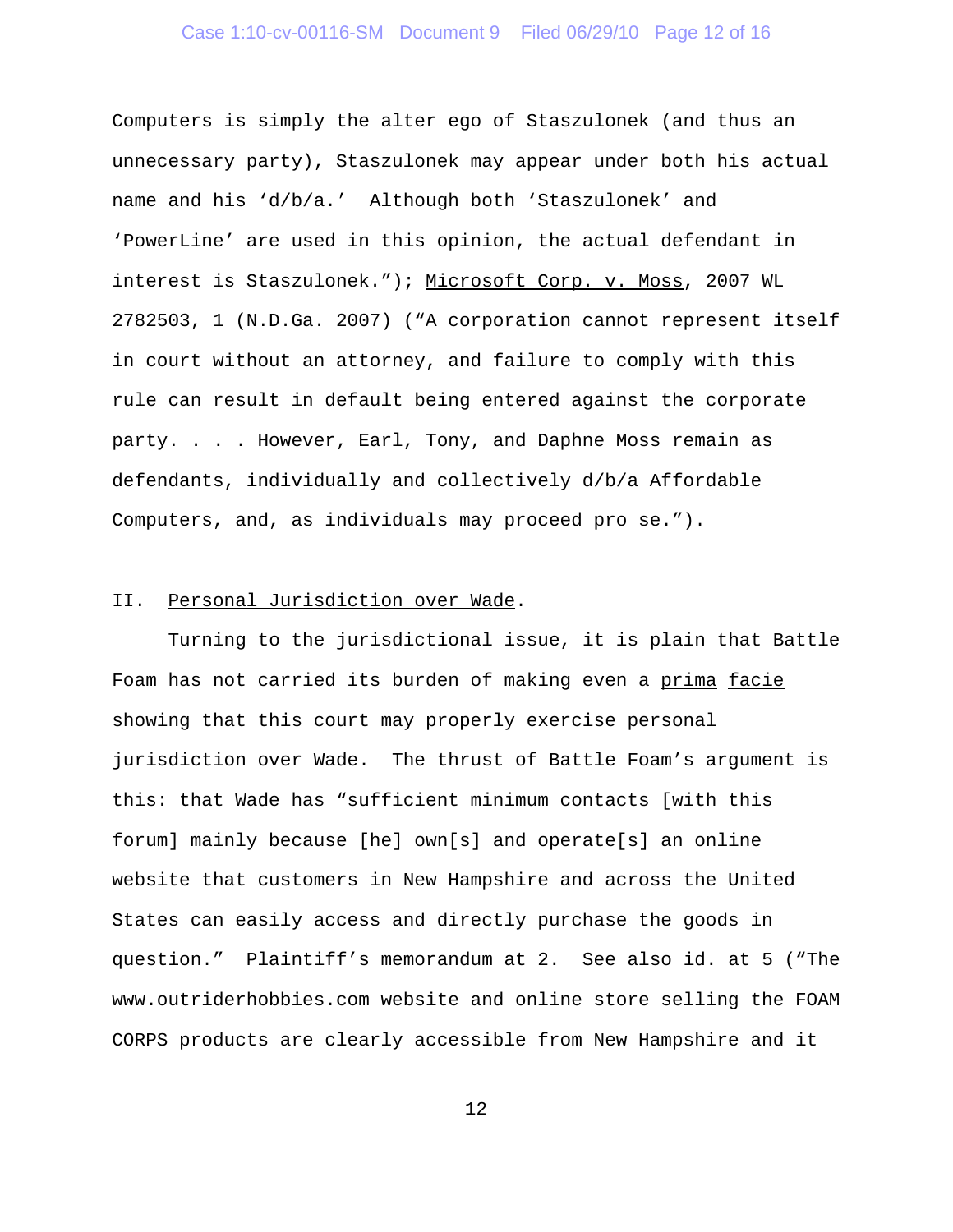## Case 1:10-cv-00116-SM Document 9 Filed 06/29/10 Page 13 of 16

is easy for a business or resident of New Hampshire to log on to this site and purchase goods from the website itself. Therefore, Defendants are purposefully availing themselves within this forum and are deriving the benefits associated with selling online to all residents of the United States, including those in New Hampshire.").

In other words, Battle Foam urges this court to exercise personal jurisdiction over Wade because he operates a Web site through which residents of New Hampshire may, if they so choose, purchase goods. But, Battle Foam has offered no evidence of any such purchases. Nor does it have any evidence that Wade has shipped any goods into this forum, or that he has transacted business of any sort with even a single New Hampshire resident. In Battle Foam's view, merely operating a retail Web site that is accessible by residents of New Hampshire is, without more, sufficient to establish the requisite "minimum contacts" with this forum.

Plainly, however, its position is incorrect. If a federal court were to adopt Battle Foam's view of "minimum contacts," it would undermine the concepts of due process and fundamental fairness that are the linchpins to the personal jurisdiction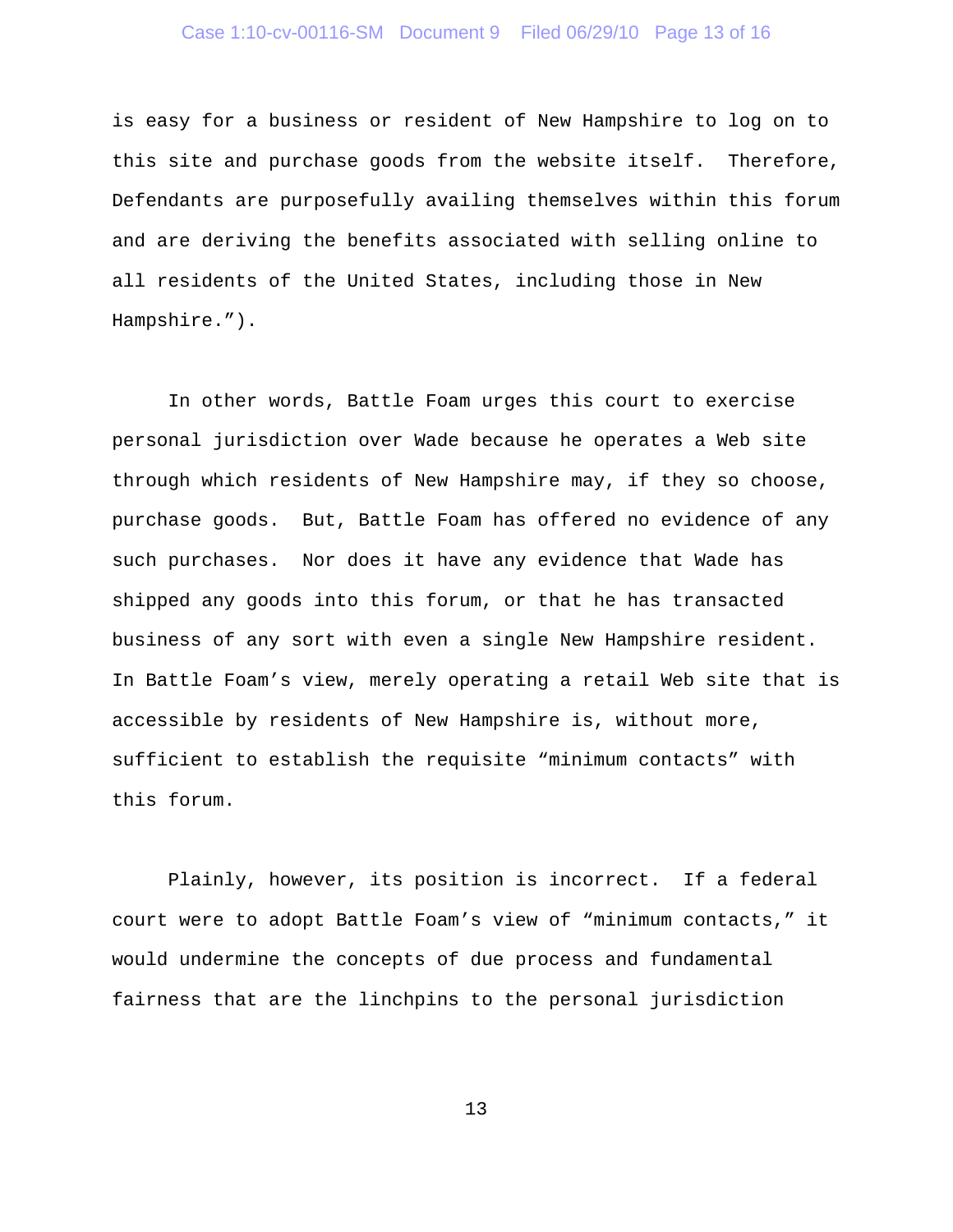analysis. As the Court of Appeals for the Third Circuit has succinctly observed:

[T]he mere operation of a commercially interactive web site should not subject the operator to jurisdiction anywhere in the world. Rather, there must be evidence that the defendant "purposefully availed" itself of conducting activity in the forum state, by directly targeting its web site to the state, knowingly interacting with residents of the forum state via its web site, or through sufficient other related contacts.

Toys "R" Us, Inc. v. Step Two, S.A., 318 F.3d 446, 454 (3d Cir. 2003). As noted above, Battle Foam has pointed to no evidence suggesting that Wade has purposefully availed himself of conducting activity in New Hampshire.

In response to Battle Foam's expansive view of personal jurisdiction and its largely unsupported factual assertions, Wade has submitted an affidavit in which he states that:

Outrider Hobbies has never conducted any business in the state of New Hampshire. No customers from New Hampshire have purchased any items from me or Outrider Hobbies. Upon examination of my records, neither I nor Outrider Hobbies have ever sent any promotional materials to any retail or wholesale customers in the state of New Hampshire. A search of my records indicates that I have only done business in Arizona, Pennsylvania, Texas, Illinois, Ohio, Alabama, Colorado, New York, and Michigan.

Declaration of Bryan Wade, at para. 2. Little more need be said on the matter and no complex or detailed legal analysis is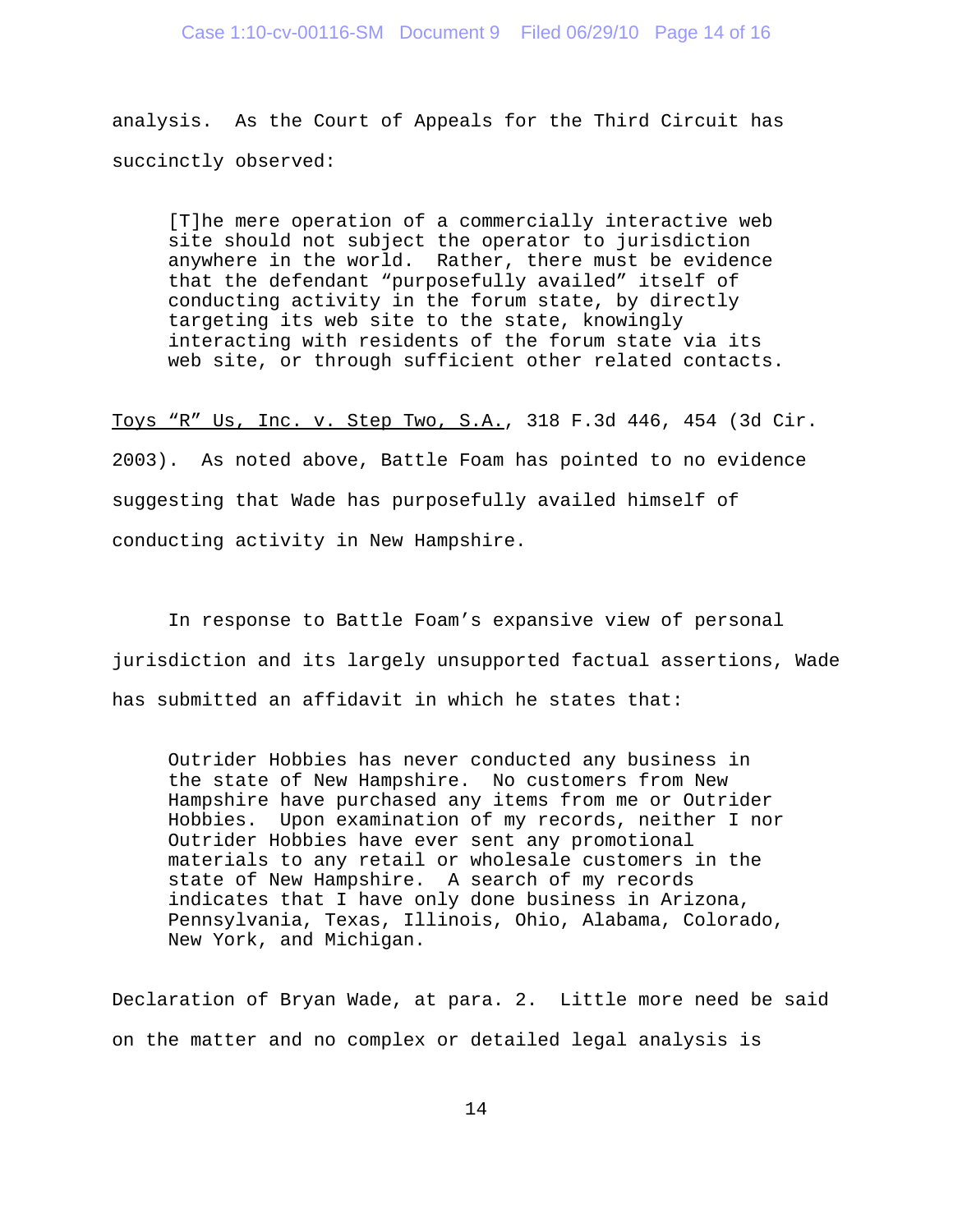necessary. Given Wade's unrebutted sworn testimony, it is plain that this court lacks personal jurisdiction over him.

### **Conclusion**

Battle Foam bears the burden of establishing that this court may properly exercise personal jurisdiction over Wade. It has failed to point to any evidence even remotely suggesting that Wade has the minimum contacts with this forum necessary to support this court's exercise of personal jurisdiction over him. Accordingly, Wade's motion to dismiss is granted.

Parenthetically, the court suggests that prior to refiling this complaint in another forum, Battle Foam and its counsel might give serious consideration to the legal claims they are advancing, as well as the factual allegations leveled against Wade to ensure that they are supported by legal authority and an evidentiary basis (e.g., allegations that Wade "intentionally directed [his] tortious activities toward New Hampshire," Complaint at para. 6; that Wade and Outrider Hobbies, "using Battle Foam's misappropriated trade secrets, have introduced products of inferior quality to the marketplace under the FOAM CORPS mark that consumers believe to be Battle Foam products," id. at para. 23; that Wade "surreptitiously obtained access to and/or information from Battle Foam's industrial facility and